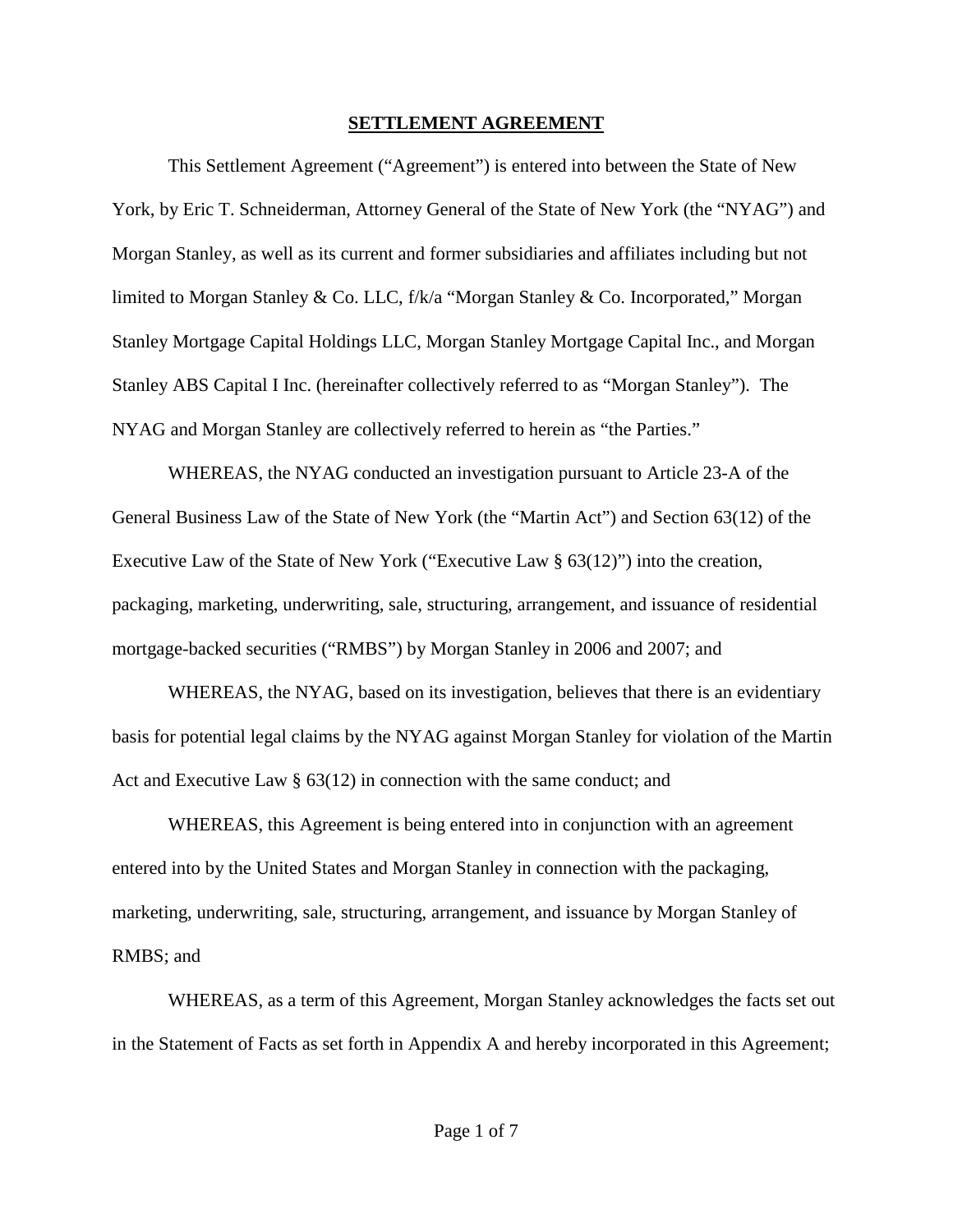NOW THEREFORE, in consideration of the mutual promises and obligations of this Agreement, the Parties stipulate and agree as follows:

1. **Payment.** Morgan Stanley shall pay the sum of \$150,000,000 in consideration for the settlement of potential legal claims by the NYAG as compensation for harms to the State of New York allegedly resulting from Morgan Stanley's creation, packaging, marketing, underwriting, sale, structuring, arrangement, and issuance of RMBS in 2006 and 2007. No portion of the funds in this paragraph will be designated or otherwise classified by the State of New York as a civil penalty or fine. Payment shall be made by electronic funds transfer within 15 business days of receiving written payment processing instructions from the NYAG.

2. **Consumer Relief.** Morgan Stanley shall also provide \$400,000,000 worth of consumer relief as set forth in Appendix B, attached and hereby incorporated in this Agreement, to remediate harms allegedly resulting from the conduct of Morgan Stanley. The value of consumer relief provided shall be calculated and enforced pursuant to the terms of Appendix B. An independent monitor will be appointed to determine whether Morgan Stanley has satisfied the obligations contained in this Paragraph (such monitor to be Eric Green, hereinafter the "Monitor") and any costs associated with said Monitor shall be borne by Morgan Stanley. Morgan Stanley will refrain from retaining the Monitor to represent Morgan Stanley in any capacity from the present until two years after the date on which Morgan Stanley satisfies the Consumer Relief obligations set forth in Appendix B. Morgan Stanley will also refrain from engaging the Monitor as a mediator in any further matter to which Morgan Stanley is a party until Morgan Stanley satisfies the Consumer Relief obligations set forth in Appendix B.

and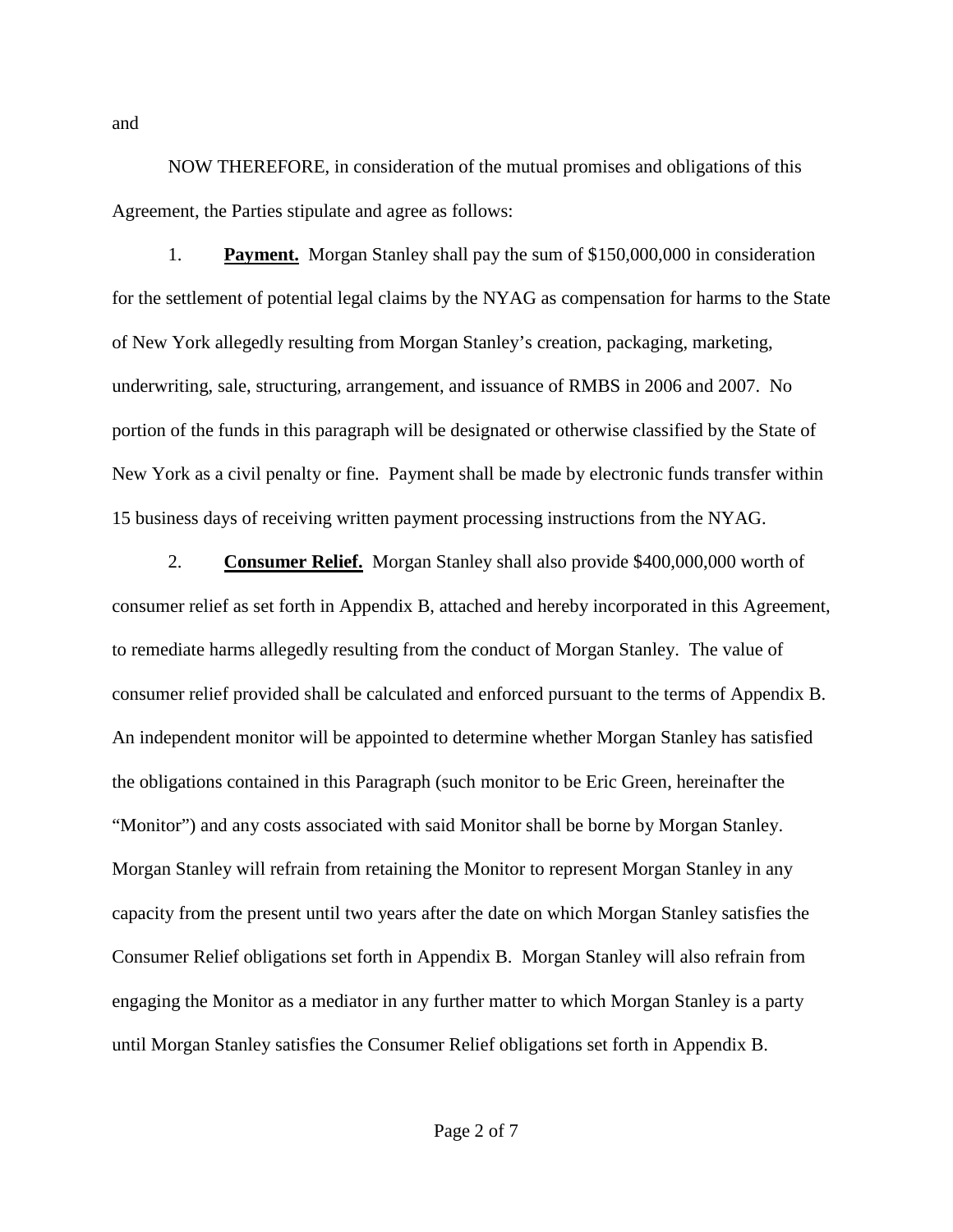3. **Covered Conduct.** "Covered Conduct" as used herein is defined as the creation, packaging, marketing, underwriting, sale, structuring, arrangement or issuance, prior to January 1, 2009, by Morgan Stanley of the RMBS, identified in Appendix C, attached and hereby incorporated in this Agreement. Covered Conduct includes representations, disclosures, or non-disclosures to RMBS investors made about or in connection with the activities set forth above, where the representation or non-disclosure involves information about or obtained during the process of originating, acquiring, securitizing, underwriting or servicing residential mortgage loans included in the RMBS identified in Appendix C. Covered Conduct does not include: (i) conduct relating to the origination of residential mortgages, except representations or nondisclosures to investors in the RMBS listed in Appendix C about origination of, or about information obtained in the course of originating, such loans; (ii) origination conduct unrelated to securitization, such as soliciting, aiding or abetting borrower fraud; (iii) representations or nondisclosures made in connection with collateralized debt obligations, other derivative securities, or secondary trading by Morgan Stanley of RMBS, except to the extent that the representations or non-disclosures are in the offering materials for the underlying RMBS listed in Appendix C; and (iv) the servicing of residential mortgage loans, except representations or non-disclosures to investors in the RMBS listed in Appendix C about servicing, or information obtained in the course of servicing, such loans.

4. **Releases by the NYAG.** Subject to the exceptions in paragraph 5 below, and conditioned upon compliance with the provisions of paragraph 1 above, the NYAG fully and finally releases and discharges Morgan Stanley from any and all claims that the NYAG has authority to bring relating to or concerning the Covered Conduct, including but not limited to any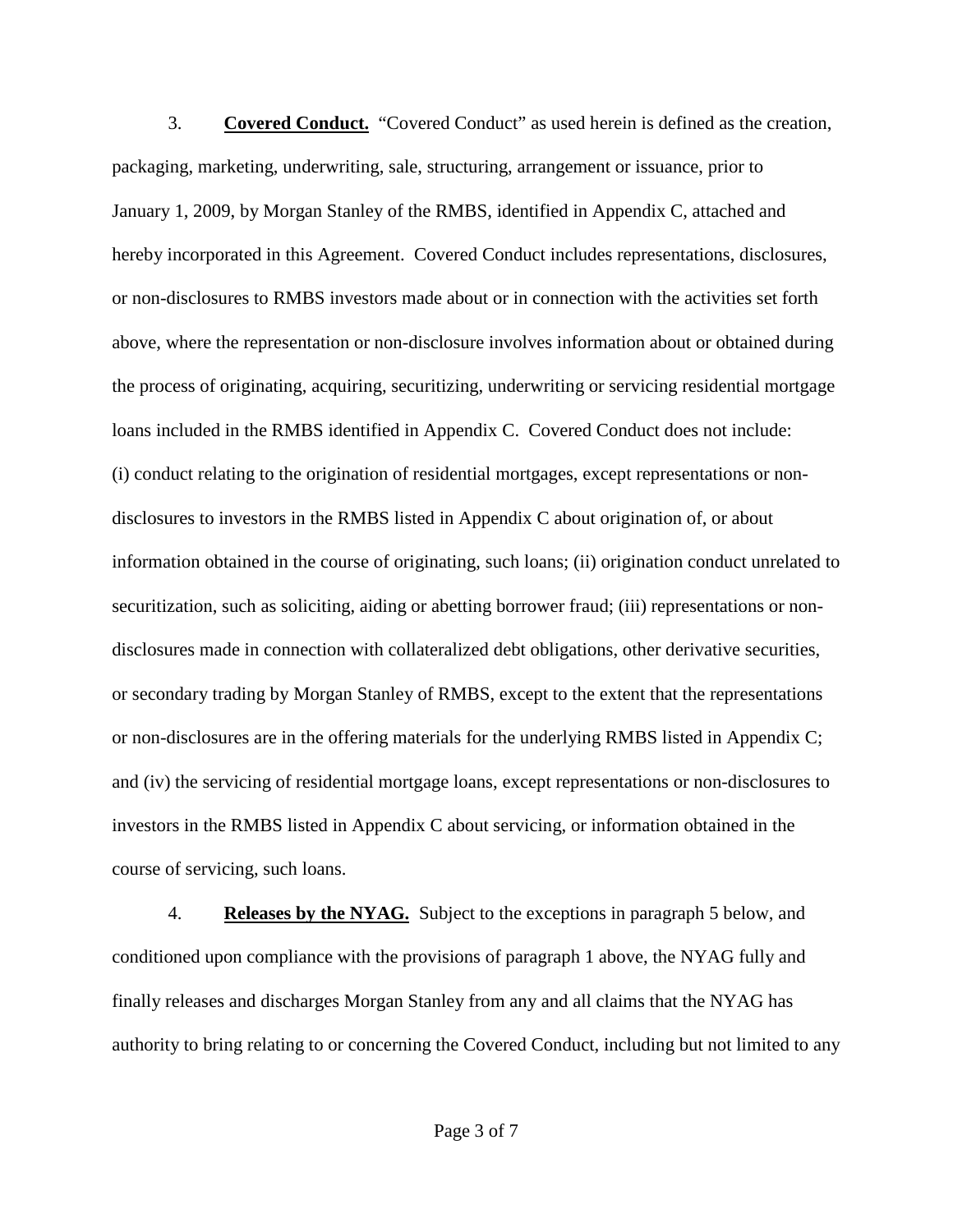such claims under: the Martin Act, Executive Law  $\S$  63(12), common law theories of negligence, payment by mistake, unjust enrichment, money had and received, breach of fiduciary duty, breach of contract, misrepresentation, deceit, fraud, and aiding and abetting any of the foregoing.

5. **Excluded Claims.** The following claims are specifically reserved and not released by this Agreement: (a) any liability based upon obligations created by this Agreement; (b) any liability to the State of New York (or its departments or agencies) for any conduct other than the Covered Conduct; and (c) any liability for the claims alleged in the following *qui tam* actions, and no setoff related to amounts paid under this Agreement shall be applied to any recovery in connection with any of these actions: (i) *United States ex rel. [Sealed] v. [Sealed]*, as disclosed to Morgan Stanley, and (ii) *United States ex rel. [Sealed] v. [Sealed]*, as disclosed to Morgan Stanley. In addition, nothing in this Agreement shall be construed to bar any agency or department of the State that is a member of any plaintiff class or a plaintiff in any action related to the Covered Conduct from making a claim as a putative class member or otherwise participating in any private or class action.

6. **Releases by Morgan Stanley.** Morgan Stanley fully and finally releases the NYAG, its political subdivisions, departments, agencies, and all their officers, employees, servants and agents from any claims, including attorney's fees, costs, and expenses of every kind and however denominated, that Morgan Stanley has asserted, could have asserted, or may assert in the future against them related to the Covered Conduct and the investigation to date thereof.

7. This Agreement is intended to be for the benefit of the Parties only. Nothing contained herein shall be construed so as to create any third party rights or private rights of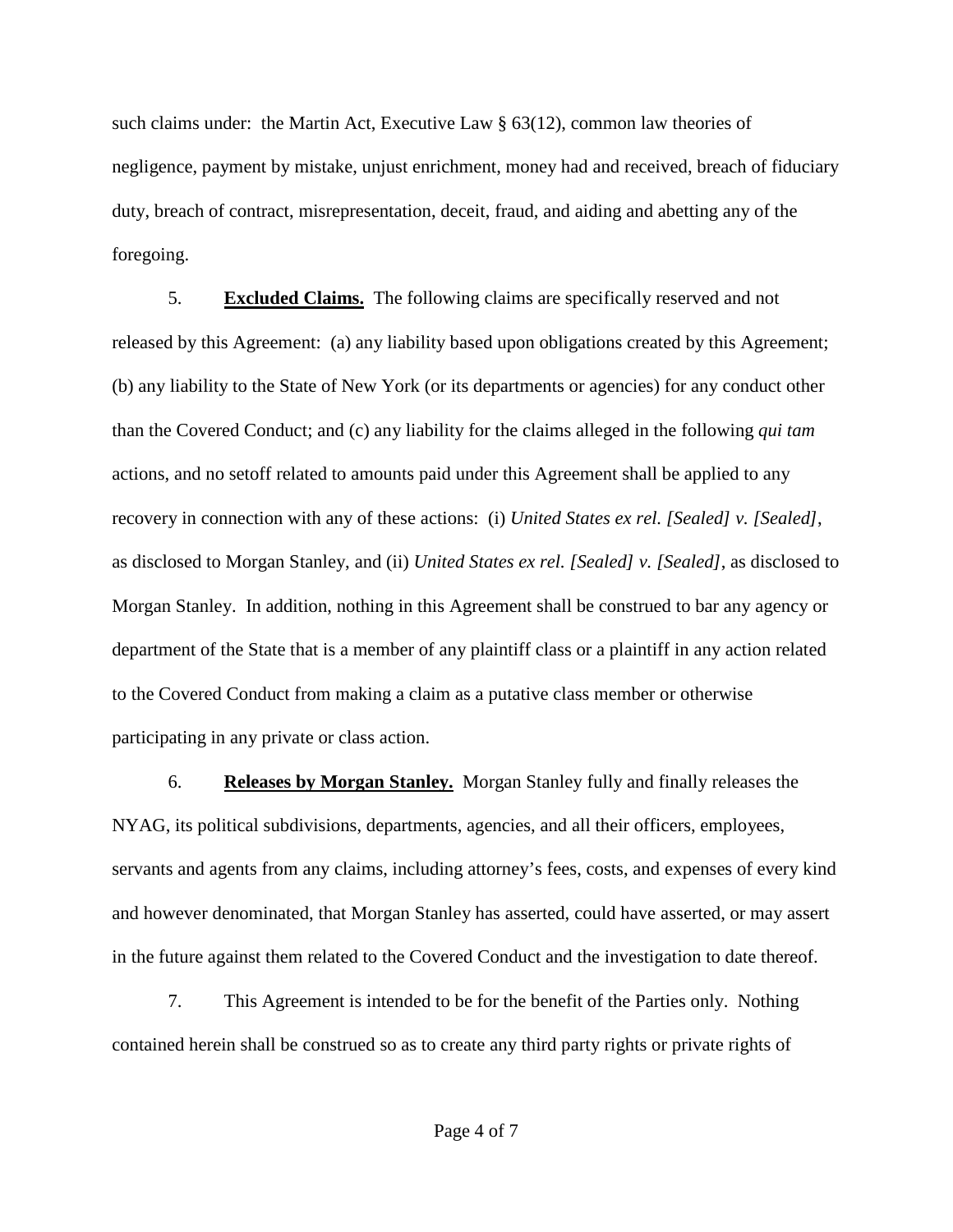action nor deprive any third party individual or entity of any private right under the law.

8. The terms of this Agreement were negotiated in good faith by the Parties, and reflect a settlement that was reached voluntarily after full investigation, consultation with experienced legal counsel and arms-length negotiation.

9. This Agreement is made without any trial or adjudication or court finding on any issue of fact or law, and is not a final order of any court or governmental authority.

10. Morgan Stanley represents and warrants, through the signatures below, that the terms and conditions of this Agreement are duly approved, and execution of this Agreement is duly authorized. This Agreement is not intended for use by any third party in any other proceeding and is not intended, and should not be construed, as an admission of liability by Morgan Stanley.

11. This Agreement may not be amended except by an instrument in writing signed on behalf of all the Parties.

12. This Agreement shall be binding on and inure to the benefit of the Parties and their respective successors and assigns, provided that no party, other than the NYAG, may assign, delegate, or otherwise transfer any of its rights or obligations under this Agreement (other than by merger) without the prior written consent of the NYAG.

13. Morgan Stanley shall, upon request by the NYAG or the Monitor, provide all non-privileged documentation and information necessary for the NYAG or the Monitor to verify compliance with paragraph 2 of this Agreement.

14. All notices, reports, requests, and other communications to any party pursuant to this Agreement shall be in writing and shall be directed as follows: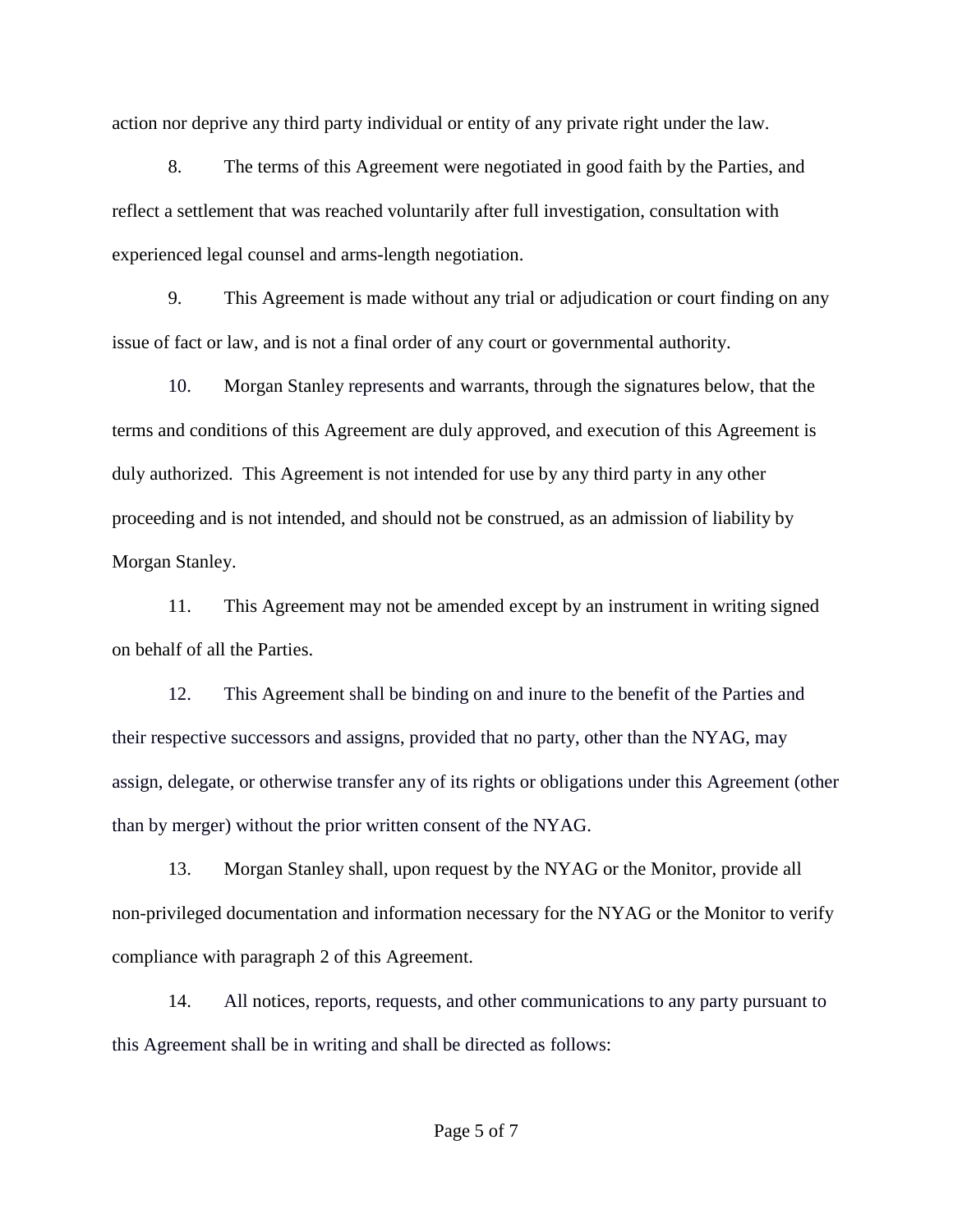If to Morgan Stanley, to:

Scott Tucker, Esq. Managing Director, Legal and Compliance Morgan Stanley 1221 Avenue of the Americas, 35th Floor New York, New York 10020 (212) 762-7321

If to the NYAG, to:

Steven J. Glassman, Esq. Senior Enforcement Counsel Economic Justice Division Office of the Attorney General State of New York 120 Broadway, 23rd Floor New York, New York 10271 (212) 416-6542

15. This Agreement shall be governed by the laws of the State of New York without regard to any conflict of laws principles.

16. This Agreement, including the Appendices hereto, constitutes the entire

agreement between the Parties, and supersedes any prior communication, understanding, or

agreement, whether written or oral, concerning the subject matter of this Agreement.

17. This Agreement may be executed in counterparts, each of which shall be deemed

to be an original, but all of which, taken together, shall constitute one and the same agreement.

18. This Agreement shall become effective and binding upon execution by the Parties